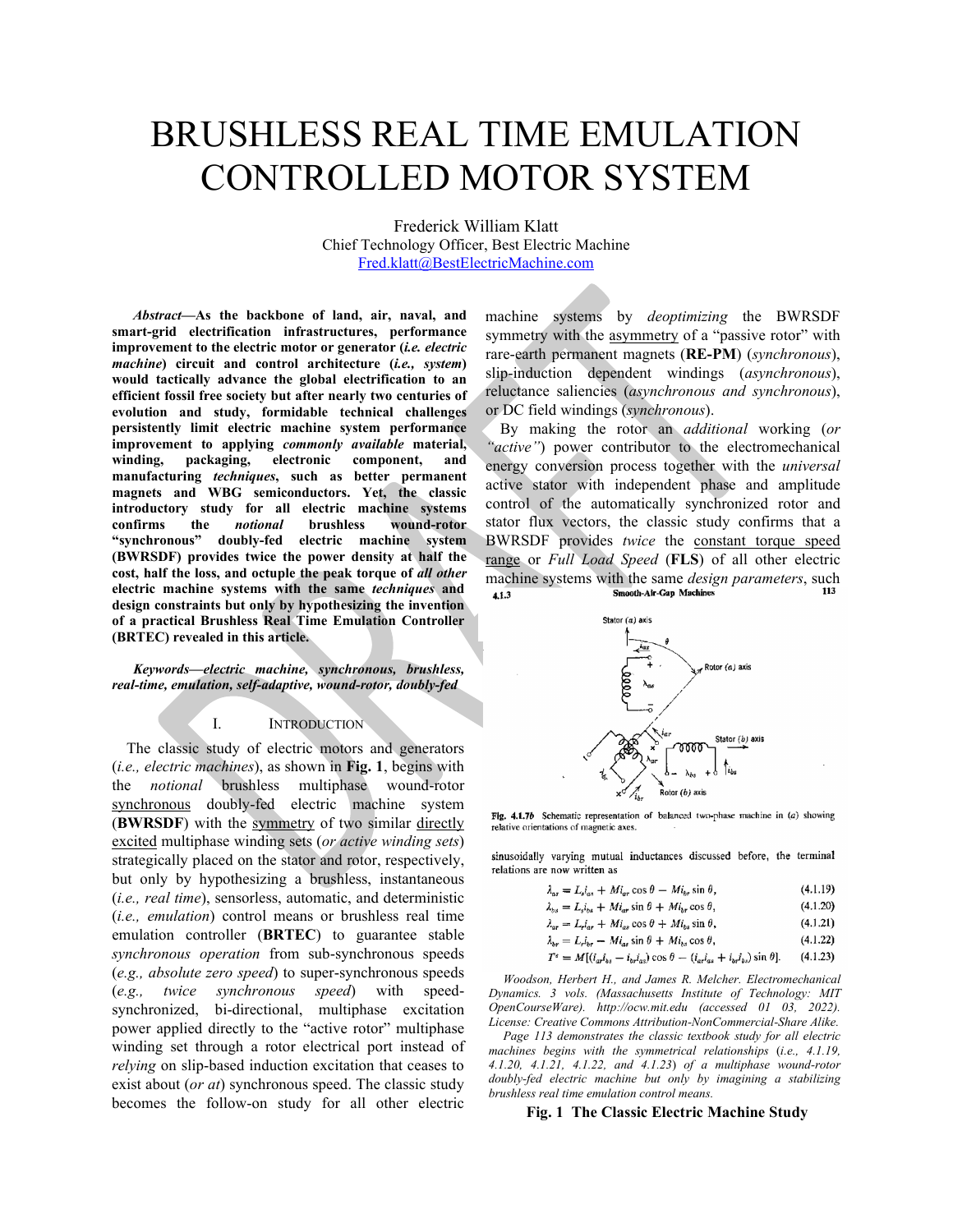as port voltage, frequency of excitation, torque, polepair count, and air-gap flux density (*e.g., 7200 RPM for 60 Hz and two poles versus 3600 RPM*). As a result, the BWRSDF is known to provide up to twice the power rating (*and power density*), half the loss and cost, and octuple the peak torque within the *same packaging of all other electric machine systems*, including half the total I 2 R loss by *evenly sharing* the total active current between the rotor and stator active winding sets (*i.e., product of two active winding sets of equal resistance and the square of half the current equals half the loss*).

Commonly confused with the traditional slipring wound-rotor induction (*i.e., asynchronous*) doubly-fed electric machine system, which is unstable without the wasteful damping inertia of a prime mover, such as a wind turbine, for quasi-stable synchronous speed ridethrough, a *practical* BWRSDF has never been realized because of the formidable challenges of inventing the enabling BRTEC. Instead, vast RE-PM R&D discovered a viable replacement for the size, cost, loss, and provisioning of *Magnetizing* Magneto-Motive-Force (**MMF**) by ignoring the obvious geopolitical and environmental consequences of the RE-PM supply chain and now, the RE-PM electric machine system is considered the best performing electric machine system. Ironically, the size, cost, and loss of Magnetizing MMF provisioning is being reintroduced into RE-PM electric machine systems to regain the coveted attribute of field weakening, which is already more efficiently and affordably provided in the higher performing BWRSDF.

## II. SIXTY YEARS OF SELECTED BWRSDF STUDIES

The following selected studies confirm that the BWRSDF doubles electric machine performance but is impractical without the enabling BRTEC:

"*The double-armature machine has many merits…continuous power rating is double…in addition…a maximum pull-out torque of…eight times nominal frame size torque rating."* [1]

*"…the power electronic converter only has to handle a fraction of the total power…losses in the power electronic converter can be reduced…the cost…becomes lower."* [2]

"*…the doubly-fed synchronous electric machine…which allows full advantage…from the possibility of delivering energy to both the rotor and stator…create unstable operation…the desirable steadystate features of this machine are not available..."* [3]

"*The controller requires too many measurements and off-line computations…"* [4]

*"If possible, the controller bandwidth should be set higher…at least the change rate of the flux reference…"* [5]

#### III. REASONABLE CONSIDERATIONS

For equitable cross-comparisons, the following basic electric machine characteristics are reasonably assumed but may not fully align with traditional convention:

1) Derived from Maxwell's Equations, all electric machines follow three basic laws of physics for design without deviation, Ampere Circuital Law, Faraday's Law, and Lorentz Force Law. The only design difference is maximum load speed for a given torque at a given frequency and voltage of excitation with two ports of active power delivery (*i.e., doubly-fed*) showing twice the maximum load speed (and twice the power) within the same packaging;

2) Instead of the term "induction," such as the "induction" electric machine, which occurs by the asynchronous rotation or movement (*i.e., slip*) between energized stator or rotor winding sets, this article more accurately uses the term "slip-induction" to avoid confusion with *non-slip* induction, such as high frequency induction;

3) *Asynchronous* (*i.e., Slip-Induction*) electric machines *rely* on slip-induction for operation and therefore, *cannot* operate at synchronous speed. In contrast, *Synchronous* electric machines *do not rely* on slip-induction and *can* operate at synchronous speed;

4) All electric machines *universally* have a directly excited multiphase AC (*or active*) winding set or armature (*i.e., singly-fed*) for torque production and for *contributing active* power to the electromechanical energy conversion process, which is generally located on the stator for simple electrical provisioning, or at most two active winding sets or armatures (*i.e., doublyfed*) before the electric machine architecture duplicates;

5) All *optimized* electric machines (*with similar design parameters*) have similar air-gap flux density, because air-gap flux density is chiefly determined by the flux density saturation limit of *available* core material and not by the flux density potential of RE-PMs, which are size constrained by temperature and an awkward *inverse* flux density to flux intensity design relationship, or by the even higher flux density potential of electromagnets, which have an optimal *direct* flux density to flux intensity design relationship but are constrained by heat dissipation and size. Accordingly, *optimized* electric machines will reasonably show: a) similar effective airgap area (*and resulting continuous torque and size*) with the essential frame, backiron, and active winding set, b) arguably, similar package cost and loss (*less expensive RE-PMs*), and c) similar size, cost, and loss between the rotor and stator, particularly under slip-induction operation or with an axial-flux structure of proportionally *similar* adjacent rotor and stator disks,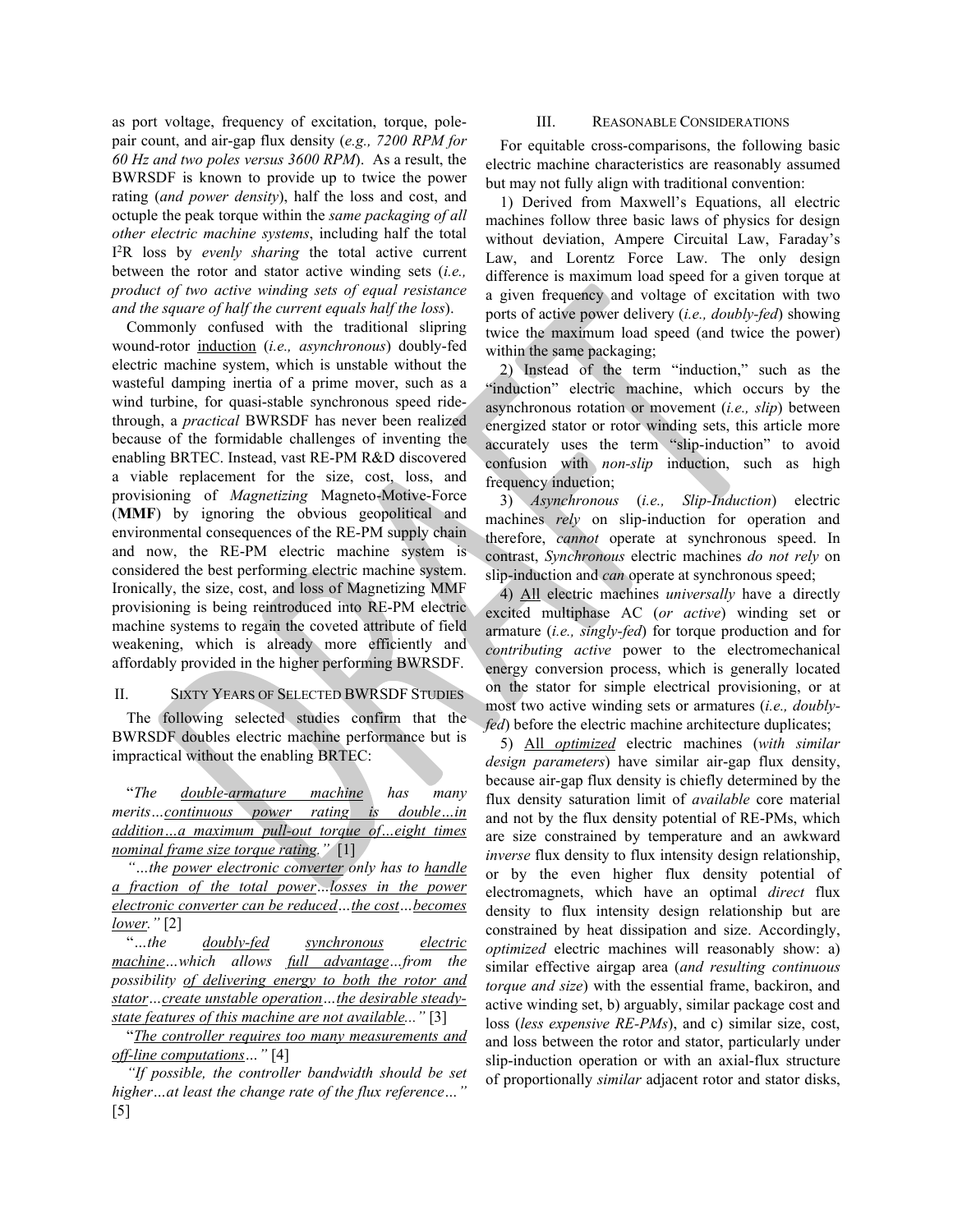instead of a radial-flux structure of *dissimilar* rotor cylinder inside the annulus of a stator cylinder;

6) All *optimized* electric machines have similar amounts of core or backiron on the rotor, stator, or both to reduce magnetic flux leakage by closing the flux path through the air-gap and to reduce the air-gap depth and associated amount of magnetizing MMF or expensive RE-PM *per unit (e.g., KW) of electric machine active power rating*. Replacing the backiron or core material with more RE-PM material of similar specific density may reduce core loss but is not cost effective. For instance, so-called *air-core* or *coreless* electric machines will always have a significantly larger air-gap, which jeopardizes mechanical, cooling, magnetic integrity, and amount of RE-PM material with its associated environmental, geopolitical, and environmental consequences;

7) Slip-induction dependency or Magnetizing MMF burdens the active winding set with *additional* size, cost, and inefficiency of supporting the entire rotor slipinduced power or Magnetizing MMF but since Magnetizing (*or passive*) MMF is orthorgonal to Torque (*or active*) MMF, vector arithmetic shows Magnetizing MMF magnitude has much less impact on total system loss, cost, and size, particularly with field weakening;

8) All performance electric machine "systems" comprise an integral electronic control component and accordingly, its *compounding* loss, cost, and size should always be included in equitable system comparisons;

9) All electric machine *systems* belong to two *basic* circuit and control architectures, the *notional* Symmetric Electric Machine Circuit and Control Architecture (*i.e., BWRSDF*), which comprises an "active rotor" with a *bidirectional* electrical port for the "synchronous" control of *another* directly excited *multiphase* winding set that contributes an *additional increment* of active power to the electromechanical energy conversion process *together* with the *universal* active stator winding set by not *relying* on slip-induction (*i.e., synchronous doublyfed*), or the Asymmetric Electric Machine Circuit and Control Architecture, which comprises a "passive rotor" with the *asymmetry* of slip-induction *dependent* windings, reluctance saliencies, permanent magnets, or DC field windings that are without a direct multiphase winding electrical port for active power contibution;

10) Long delays and inaccuracies of offline electronic measuring, estimating, predicting, calculating, and synthesizing shallow sloped signals inhibit any state-ofart derivative of field-oriented control (**FOC**) from stabilizing a true BWRSDF, where random rotor time constant (**RTC**), torque angle shift, or slip-induction injections, which are instigated by at least rotor temperature, rotor shaft, or supply line perturbations, *quickly* lead to destabilization without an instantaneous and deterministic control response, particularly with long settling times where signal slopes flatten to DC *about* synchronous speed.

#### IV. THE CLASSIC ELECTRIC MACHINE STUDY

Instead of the simple electric machine model of **[Fig.](#page-0-0) 1** with the symmetrical two-phase flux (*or current*) relationships (*4.1.19 – 4.1.22*), which show two terms of magnetic sharing between the two phase windings, this classic study will consider the more applicable but complex three-phase model with the symmetrical flux or current relationships showing three terms of magnetic sharing between the three phase windings:

$$
\lambda_{\infty} = ALI_{\infty} + AMI_{\infty} \cos(\theta) + \tag{1}
$$
\n
$$
AMI_{\infty} \cos(\theta + 120) + AMI_{\infty} \cos(\theta + 240);
$$
\n
$$
\lambda_{\infty} = ALJ_{\infty} + AMI_{\infty} \cos(\theta - 120) + \quad AMI_{\infty} \cos(\theta) + AMI_{\infty} \cos(\theta + 120);
$$
\n
$$
\lambda_{\infty} = ALJ_{\infty} + AMI_{\infty} \cos(\theta - 240) + \quad AMI_{\infty} \cos(\theta - 120) + AMI_{\infty} \cos(\theta);
$$
\n
$$
\lambda_{\infty} = ALJ_{\infty} + AMI_{\infty} \cos(-\theta) + \quad AMI_{\infty} \cos(-\theta - 120) + AMI_{\infty} \cos(-\theta - 240);
$$
\n
$$
\lambda_{\infty} = ALJ_{\infty} + AMJ_{\infty} \cos(-\theta + 120) + \quad AMI_{\infty} \cos(-\theta) + AMI_{\infty} \cos(-\theta - 120);
$$
\n
$$
\lambda_{\infty} = ALJ_{\infty} + AMI_{\infty} \cos(-\theta + 240) + \quad AMI_{\infty} \cos(-\theta + 120) + AMI_{\infty} \cos(-\theta),
$$

where  $\theta = W_M T + \alpha_M$  is the rotor scalar component,  $W_M$ is the *mechanical angular speed*, *α<sup>M</sup>* is the *mechanical angular phase shift*, and *T* is *time* with the same relationships for rotating or linear electric machines.

By expanding the symmetrical relationships of the three-phase model with the following multiphase AC input signals applied at the stator winding terminals:

$$
PHASE\_A_s = Ascos(W_sT + \alpha_{ss} + \mathbf{0}_{ss}),
$$
  
\n
$$
PHASE\_B_s = Bscos(W_sT + \alpha_{ss} + 12\mathbf{0}_{ss}),
$$
  
\n
$$
PHASE\_C_s = Cscos(W_sT + \alpha_{ss} + 24\mathbf{0}_{ss}),
$$
\n(2)

one induced rotor signal, which easily represents all phase windings with the appropriate phase shift, is:

$$
PHASE_A = k * \frac{3}{2} * \qquad (3)
$$
\n
$$
\begin{bmatrix}\nACOS(W_sT + \alpha_{ss} + 0_{ss}) * COS(\alpha_{ss}) \\
+ B_s COS(W_sT + \alpha_{ss} + 120_{ss}) * COS(120_{ss} - \alpha_{ss}) \\
+ C_s COS(W_sT + \alpha_{ss} + 240_{ss}) * COS(240_{ss} - \alpha_{ss})\n\end{bmatrix},
$$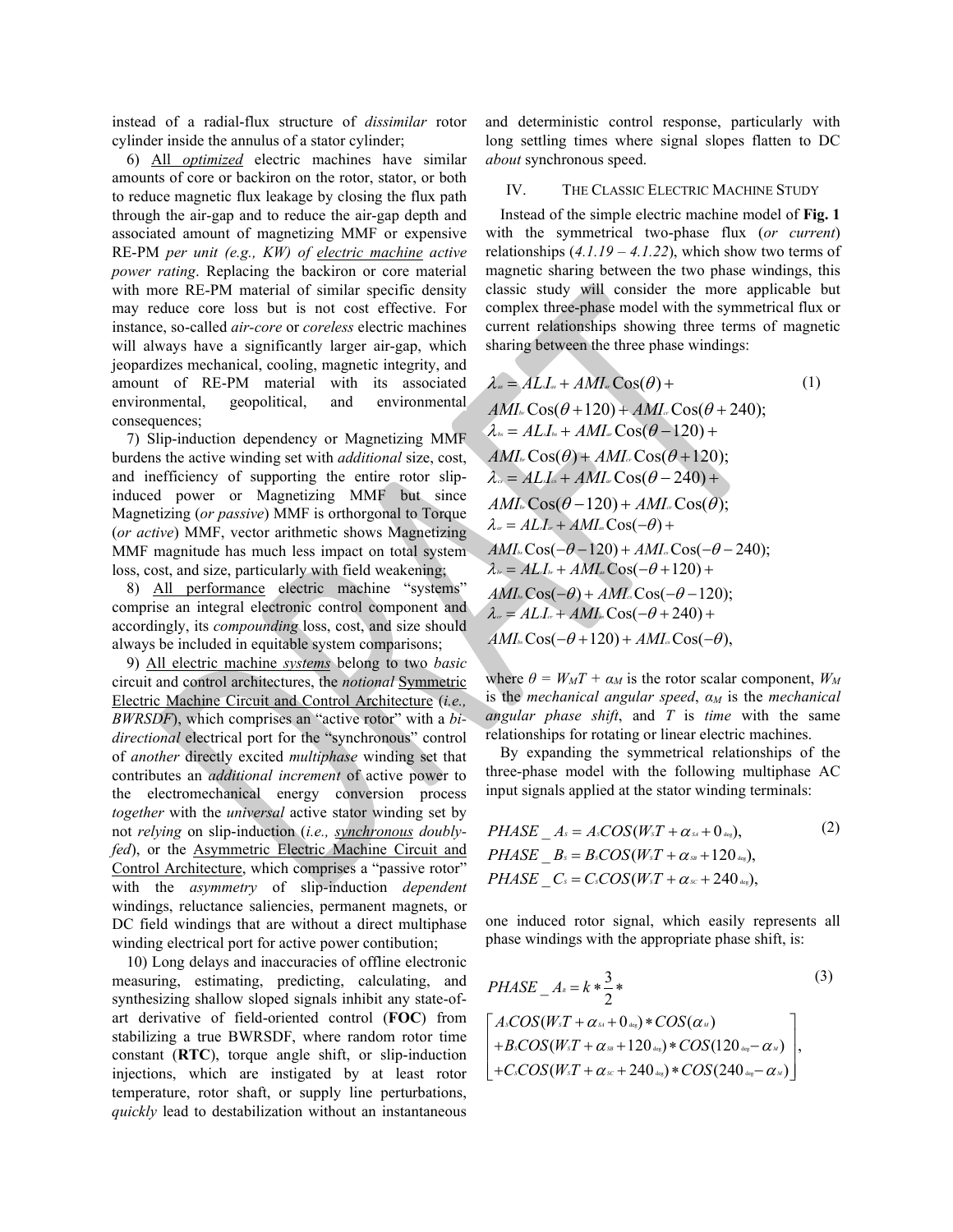where the *k* factor comprises static design parameters, such as the rotor and stator winding-turns ratio, and design anomalies, such as unbalanced winding sets.

With further expansion, the resulting multiphase signals at the rotor winding terminals become:

$$
PHASE\_A_{\kappa} = kA_{\kappa}W_{\kappa}COS(W_{\kappa}T + \alpha_{\kappa\kappa} + 0_{\omega_{\kappa}}),
$$
\n
$$
PHASE\_B_{\kappa} = kB_{\kappa}W_{\kappa}COS(W_{\kappa}T + \alpha_{\kappa\kappa} + 120_{\omega_{\kappa}}),
$$
\n
$$
PHASE\_C_{\kappa} = kC_{\kappa}W_{\kappa}COS(W_{\kappa}T + \alpha_{\kappa\kappa} + 240_{\omega_{\kappa}}),
$$
\n(4)

where  $W_S$ ,  $W_R$  and  $\alpha_S$ ,  $\alpha_R$ , are the stator and rotor *electrical* angular frequencies and phase shifts with: a) the "Synchronous Speed Relation,"  $\pm W_S \pm W_R \pm PW_M = 0$ , satisfied for average torque production with pole-pair count, *P*, b) the "Torque Angle Relation,"  $\pm P\alpha_M \pm \alpha_S \pm \alpha_R$  $= \pm \alpha_T$ , phase-locked for torque stablility, and c) rotor phased-vectored DC (i.e., ±*αR*) convergently and deterministically applied to hold airgap flux steady when slip-induction excitation ceases to exist at  $(W_R =$ *0*) or <u>about</u> ( $W_R \ll$  *slip*) synchronous speed.

For analysis, the *classic study* of the *symmetric* electric machine would simply control  $A_S$ ,  $B_S$ , &  $C_S$ while conveniently imagining a BRTEC means that instantaneously and automatically provides the precise rotor excitation signals (4) for continuous synchronous operation in accordance to the synchrononous speed and torque angle relations, including the burden of *precisely* supplying extremely shallower slopping rotor signals that converge to phased DC *(i.e.,*  $\pm \alpha_R$ ) as the *Wr* factor converges to zero when approaching synchronous speed from either sub or super synchronous speeds. In contrast, the rotor signals of the *asymmetric* electric machine with a passive rotor of slip-induction dependent windings, reluctance saliencies, DC field windings or permanent magnets are nonexistent  $(W_R=0)$  or asymmetrically different  $(W_R = Slip)$ , which complicates the electric machine study but allows *non-optimal* FOC control with known rotor position and *estimated* RTC.

In order of control complexity: 1) the *symmetric synchronous* electric machine of **[Fig.](#page-0-0) 1** has *twelve* sub to super synchronous speed  $(±)$  parameters for injecting stable control or unstable external perturbations,  $\pm W_S$ ,  $\pm W_R$ ,  $\pm W_M$ ,  $\pm \alpha_M$ ,  $\pm \alpha_S$ ,  $\& \pm \alpha_R$ , with four rotor inaccessible parameters,  $\pm W_R$  and  $\pm \alpha_R$ , but FLS=2 $W_S$  when  $W_S = W_R$ , 2) the sub-synchronous *asymmetric induction* machine has *six* parameters,  $W_S$ ,  $W_R = Slip$ ,  $W_M$ ,  $\alpha_M$ ,  $\alpha_S$ ,  $\alpha_R$ , with two rotor inaccessible parameters sloppily selfcompensator (*e.g., slower rotor by loading increases slip and compensating torque*), but  $FLS = W_S - Slip, 3$ the *asymmetric synchronous* machine ( $W_R \& \alpha_R = 0$ ) has *four* direct parameters ( $W_S$ ,  $W_M$ ,  $\alpha_M$ ,  $\alpha_S$ ), but FLS= $W_S$ .

#### V. BWRSDF-BRTEC CONCEPT OF OPERATION

By referencing the "example" of **[Fig.](#page-3-0) 2**, which is similar to the well understood electronic solid-state power transformer, only BRTEC comprises a positiondependent-flux high frequency (**HF**) transformer (**PDF\_HFT**) with the same arrangement of rotor and stator multiphase winding sets as the *torque producing* symmetric multiphase wound-rotor doubly-fed electric machine entity of **[Fig.](#page-0-0) 1**, which is also a positiondependent-flux but low frequency (**LF**) transformer **(PDF\_LFT**). The PDF-HFT is isolated between two stages of Synchronous Modulator-Demodulators (**SMODEMs**), which are simple solid-state "bidirectional" choppers commonly found in the popular FOC Matrix Converter but with the fractional power rating for classic BWRSDF control. The rotor or stator SMODEMs naturally modulate or demodulate in accordance with the direction of power conversion.

The SMODEMs modulate the same stator phase signals applied to the PDF-LFT (2) with a bipolar HF carrier, because unlike the PDF-LFT, the PDF-HFT brushlessly propagates power by the HF carrier and not by the LF modulation envelopes of the stator multiphase signals (2). With the rotors moving together, the PDF-LFT and PDF-HFT follow the same electromagnetic process of sharing (*i.e., vectoring*) magnetic energy between phase windings with rotor position dependency; but since physics dictates mutual inductance, torque, winding-turns, loss, and size are inverse to operating frequency, the loss, size, and torque of a 24 kHz PDF-HFT example with high frequency compatible core material are up to  $1/400<sup>th</sup>$  of a 60 Hz BWRSDF PDF-LFT (*i.e., 60/24000*). Also, the *synchronously* chopped (*i.e., bipolar*) HF carrier(s) *inherently* provides EMI



<span id="page-3-0"></span>**Fig. 2 BRTEC Full Bridge Example**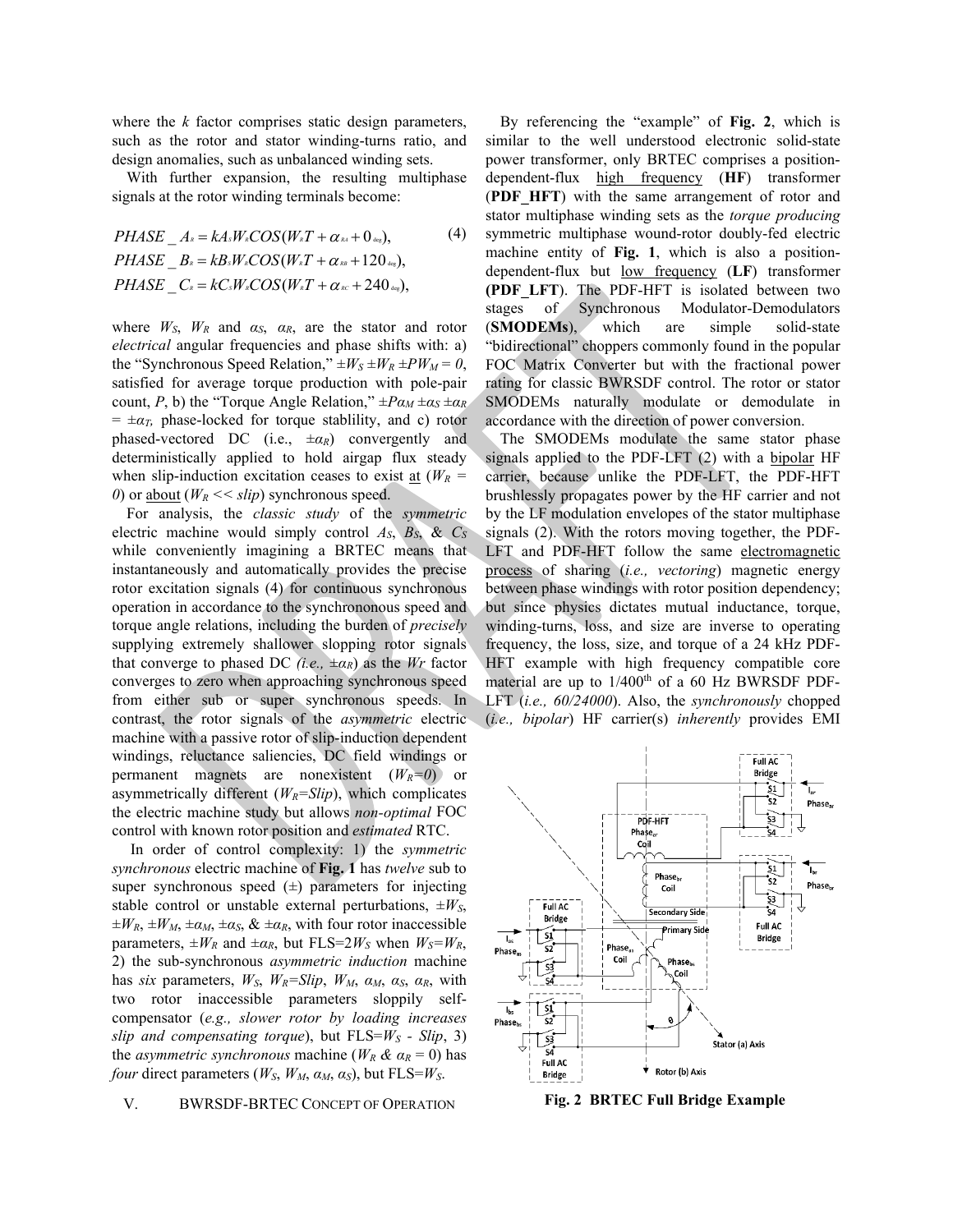filtering for purest sinusoidal excitation and resonant (*or soft*) switching opportunity for higher operating frequency, lower switching loss, stress, and noise.

Without expanding the entire Fourier Series for studying switched (*i.e., chopped*) periodic signals, one stator phase signal after SMODEM modulation is:

$$
PHASE\_A_{\infty} =
$$
  
\n
$$
A_{\infty}COS(W_{c}T)COS(W_{s}T + 0_{\infty}),
$$
\n(5)

with  $W_C$  as the carrier high frequency and  $A_{SC}$  as the magnitude of the modulation envelope, which includes at least the SMODEM power conditioning factor by modulating the HF carrier.

One PDF-HFT computed rotor phase signal is:

$$
PHASE\_A_{\text{nc}} =
$$
\n
$$
\frac{3}{2}A_{\text{sc}}W\cdot SIN(W_{\text{c}}T)COS(\pm W_{\text{s}}T \pm W_{\text{m}}T + \alpha_{\text{acc}}).
$$
\n(6)

The PDF-HFT computed rotor multiphase signals after SMODEM demodulation are:

$$
PHASE\_A_{sc} =
$$
\n
$$
k.A_{sc}W_c COS(W_{s}T + \alpha_{sec} + 0_{ss}),
$$
\n
$$
PHASE\_B_{sc} =
$$
\n
$$
k.B_{sc}W_c COS(W_{s}T + \alpha_{sec} + 120_{ss}),
$$
\n
$$
PHASE\_C_{sc} =
$$
\n
$$
k.C_{sc}W_c COS(W_{s}T + \alpha_{csc} + 240_{ss}).
$$
\n(7)

With mechanical and electrical connection, the PDF-HFT rotor signals (7) are sensorlessly, automatically, instantaneously, and deterministically the precise multiphase rotor signals (4) for *synchronous* PDF-LFT operation at any speed, including excitation converging to phased-vectored DC about synchronous speed, because the PDF-HFT rotor signals (7) have no zero converging  $W_R$  factor of the PDF-LFT rotor signals (4). Crucial for stable operation, all PDF-LFT rotor *or stator* parameters are seamlessly translated to the BRTEC stator port frequency, position, and amplitude for *direct* measurement and analysis by the HF *sampling* aperture of shared magnetic energy between PDF-HFT phases and control by the SMODEM conditioning of at least the HF carrier parameters, *ASC*, *BSC*, *CSC*, *αARC*, *αBRC*,  $\alpha_{CRC}$ , and  $W_C$ . Because the LF multiphase rotor signals (7) are automatically speed synchronized according to the synchronous speed relation and phase locked to any selectable phase according to the torque angle relation by the BRTEC, "individual" phase control of the AC

phase currents (7) for true BWRSDF operation is simple: a) measure the source currents (2), including the rotor position and speed from the BRTEC inherent contactless absolute resolver *(i.e., PDF-HFT*), and b) adjust the currents by controlling the HF carrier parameters for desired speed, position, torque, torque angle, power factor, field weakening, or balancing design anomalies, all of which is unlike the traditional FOC with measure, calculate, estimate, predict, and synthesize the PDF-LFT rotor signals (4) that *immeasurably* flattens to zero about synchronous speed.

BRTEC is a compact, brushless multiphase "electromagnetic" commutator of the BWRSDF with a simple but versatile means of "individually" controlling the multiphase port signal (4) amplitude, phase, and frequency with the high *self-adaptive* control resolution and efficiency of electromagnetically computing (*i.e., exact analog twin or emulation*) the phase-speedfrequency synchronization without the delays and inaccuracies of offline electronic algorithmic computing (*i.e., inexact digital twin or simulation*) of FOC. BRTEC may be functionally compared to the simple current control of the *venerable* high power density Universal Motor with an "electromechanical" commutator comprising brushes riding across contacts for switching phase windings to automatically control speedfrequency synchronization but with only a single input phase, with *mechanically* fixed rotor phase shift, and with significantly higher harmonic content, lower control resolution, larger footprint, and lower reliability.

#### VI. BWRSDF CONCEPTUAL COMPARISON

For a simple conceptual comparison, consider an *axial-flux* asymmetric electric machine system with a given torque, voltage, and *resulting* 1x FLS comprising an "active" stator disk (*with the active winding set*) adjacent to a "passive" rotor disk (*with the asymmetry of RE-PMs, slip-induction dependent windings, reluctance saliencies, or DC field windings*), which are articulated by a rigid frame and bearing assembly for air-gap integrity. The rotor and stator disks reasonably show: a) similar size, structural frame, and core backiron, which are chiefly determined by the axial-flux air-gap diameter and area, b) similar loss, such as windage, and cost (*less any expensive RE-PMs*), and c) arguably, similar electrical and core loss, particularly under slip-induction operation. By eliminating the entire loss, cost, and size of the passive rotor disk with the replacement of another active stator disk of similar loss, cost, and size but with an additional increment of active power (*providing 2x FLS*) and also, by eliminating the loss, cost, and size of a *full rated* FOC with the replacement of a *fractionally rated* BRTEC with half the loss, cost, and size of similar electronic components, the original asymmetric electric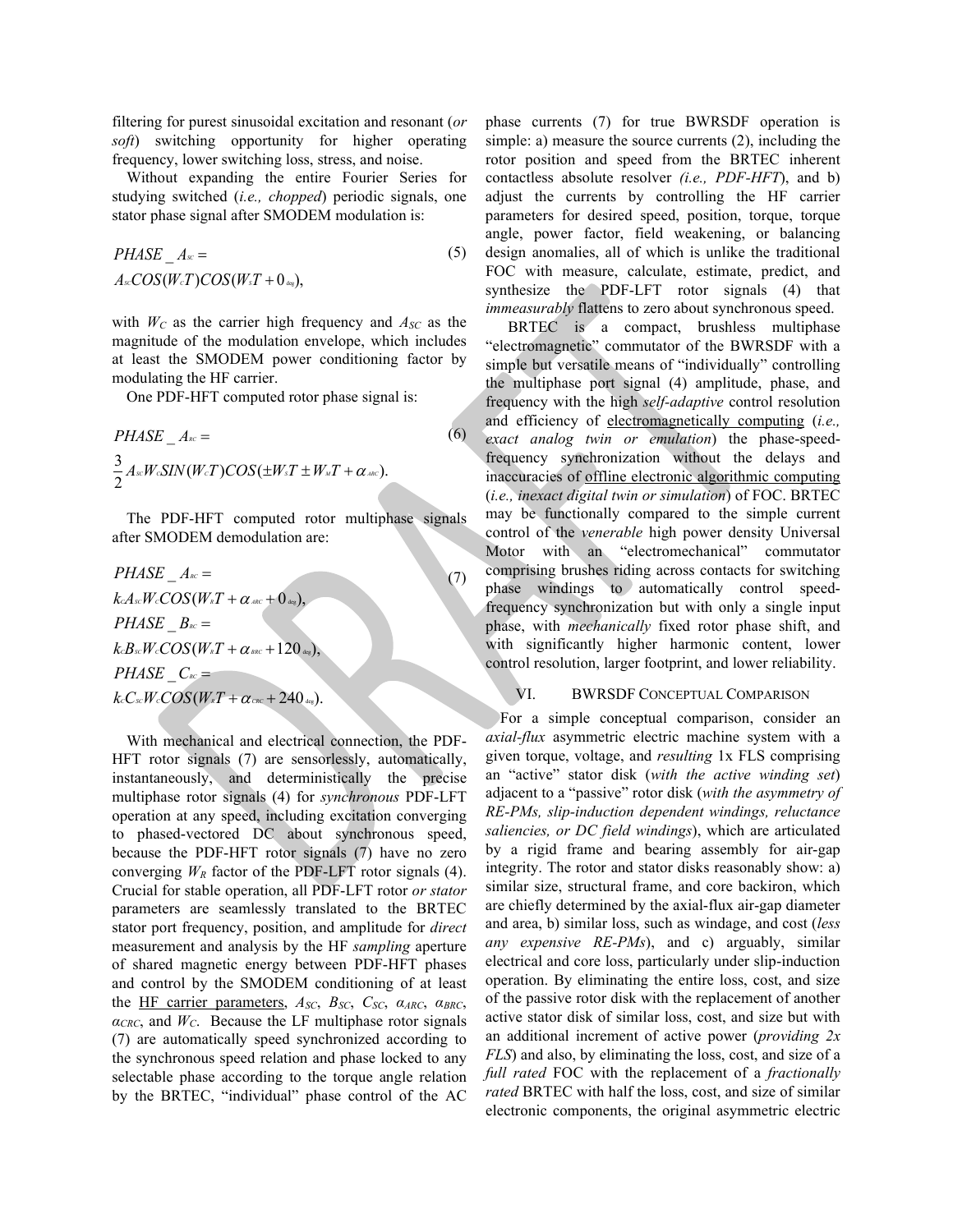machine system package and structure becomes an axial-flux BWRSDF with: 1) double the power density *per unit of power rating* with the combined power of two active winding sets (*i.e., twice the power ÷ same package size or weight*), 2) half the cost *per unit of power rating* with the same cost/amount of materials (*less expensive RE-PMs*) but with the *compounding* cost of a *full power* rated FOC replaced with the lower cost of a *fractionally rated* BRTEC (*i.e., same (or less) cost ÷ twice the power*), 3) half the loss *per unit of power rating* with the loss of the passive rotor replaced with the similar loss of an active stator but with the *compounding* loss of a *full rated* FOC replaced with the lower loss of a *fractionally rated* BRTEC (*i.e., same (or less)*  $loss \div twice the power$ , 4) <u>octuple the peak torque</u> *per unit of power rating* of the original asymmetric electric machine system by keeping the magnetic core from flux saturation in accordance with the conservation of energy physics of the classic symmetric or dual ported transformer circuit topology, which neutralizes the combined air-gap flux production from increasing *torque* current, *as only possible with BRTEC independent control of the phase and amplitude of the automatically synchronized rotor and stator flux vectors*, and effectively, 5) double the expected performance gain *per unit of power rating* of the original asymmetric electric machine system from applying performance enhancing material, winding, electronic, cooling, and manufacturing techniques.

### VII. CONCLUSION AND FUTURE WORK

As understood by over a half century of classic electric machine study [1][2][3][4], the *axial-flux* BWRSDF, as only possible with the fractional rated, self-adaptive BRTEC of this article with independent phase and amplitude control of the automatically synchronized rotor and stator flux vectors, provides at least: 1) double the core power density and octuple the "peak" torque *per unit of power rating* of *all other electric machine systems*, including RE-PM electric machine systems, with the same (*e.g., legacy*) design parameters, such as port voltage, frequency, torque, packaging, and manufacturing, by combining the active power of two similar *active* winding sets strategically placed on the rotor and stator, respectively, 2) half the cost, loss, and size *per unit of power rating* by at least eliminating the passive rotor, 3) double the expected gain *per unit of power rating* with the same performance enhancing techniques, such as wide-bandgap semiconductors or high-speed operation, and 4) elimination of RE-PMs and associated cogging. Also, the *axial-flux* BWRSDF provides: 1) coveted field weakening control with half the cost, loss, and size by uniquely sharing Magnetizing MMF between rotor and

stator windings, 2) comprehensive leading-to-unity-tolagging power factor control, 3) universal DC, single or multiphase AC operation with dual fractional power BRTECs, 4) automatic grid synchronization without electro-mechanical governing, 5) true *transactive* energy harvesting, 6) modular control of individual phases with IoT, and 7) identical rotor and stator assemblies.

As a direct power conditioner with its unique symmetrically bi-directional SMODEMs and PDF-HFT combination and control *with no DC Link Stage comprising bulky chokes and capacitors*, the compact BRTEC *inherently* provides isolated parallel and series level scaling and common mode rejection to realize high power gyrators, frequency or impedance matching synchroconverters, virtual synchronous machines, or a multiphase HF micro-distribution bus that halves the cost, loss, size, and total number of active stages in a system of systems application, all of which provide a holistic approach for land, air, naval, and smart grid electrification to an efficient fossil free society.

By contactlessly swapping the location between the rotor DC field winding and the stator active winding set to simplify cryogenic logistics and with pure sinusoidal excitation, BRTEC can bring the asymmetric superconductor (*e.g., super permanent magnet*) electric machine system closer to practice; but when AC superconductors become a practical reality, the fully electromagnetic BWRSDF will be the electric machine system of choice.

As sole keeper of the BWRSDF knowledge base (*with the self-adaptive BRTEC*): 1) a textbook detailing the theory of operation was composed with non-proprietary information already professionally vetted and published, 2) multiple prototyping, including pre-production prototyping, successfully verified the BWRSDF, which were developed by retrofitting available radial-flux electric machines with PDF-HFT cores of ferrite or thin electrical steel ribbon, 3) a computer aided design tool for the *axial-flux* BWRSDF (**BEM-CAD**), which simultaneously provides equitable cross-comparative designs of highly integrated RE-PM and slip-induction motor systems with the same airgap flux density, port voltage, and packaging, was successfully developed and validated against prototyping results and available stateof-art axial-flux electric machine specifications, 4) a proprietary and only CAD programmable 3D Printer, which was empirically verified by orchestrating and directing relevant experimental studies with renown fiber laser and amorphous metal companies (*without exposing trade secrets*), is being fabricated for the highspeed *additive* manufacture of axial-flux electric machines for another level of "system" power density with at least: a) integrated low (*e.g., PDF-HFT*) and high *(e.g., PDF-HFT*) frequency compatible cores, b)